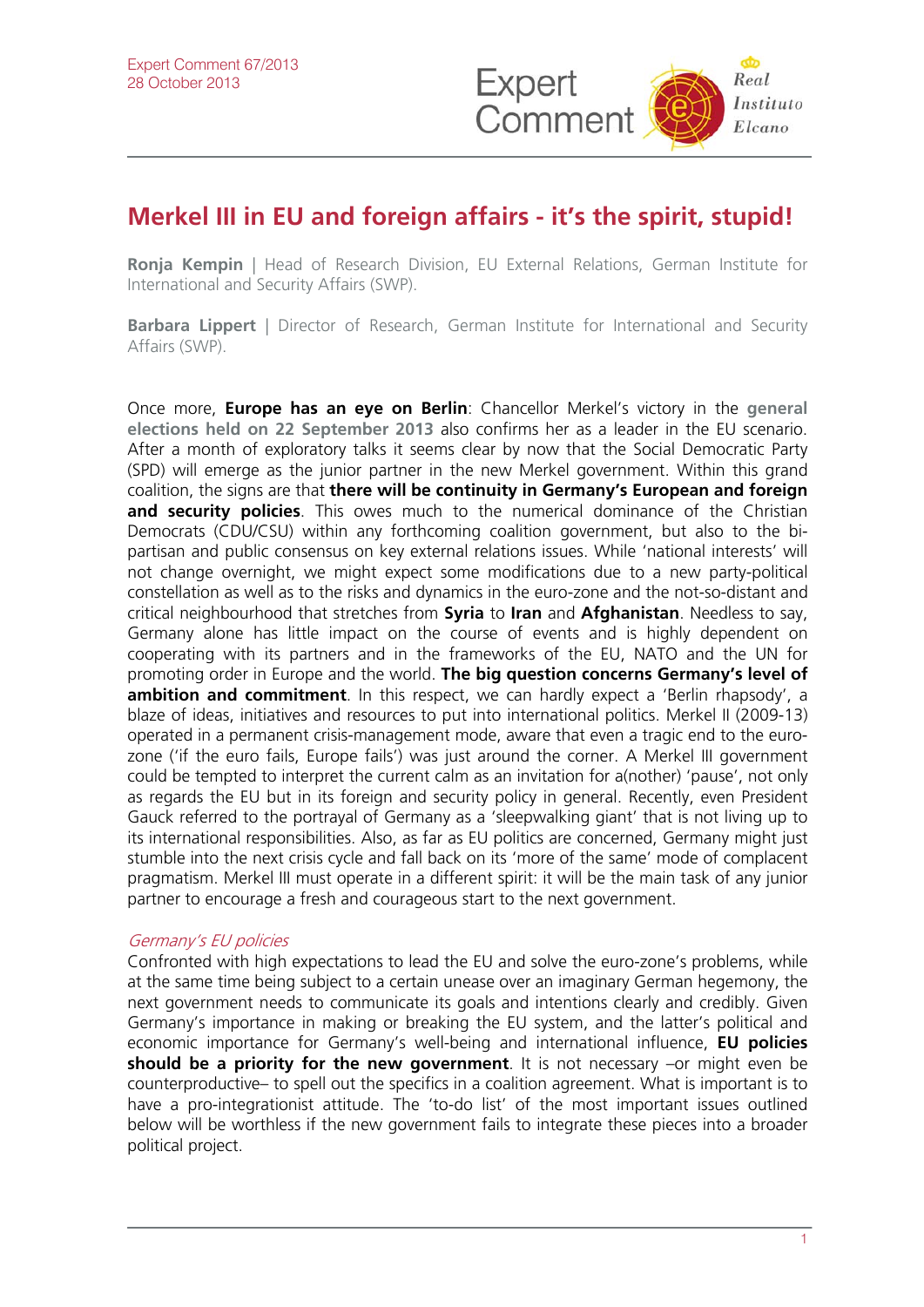

The new government's overriding concern will be the **better functioning of the euro-zone** and the **further taming of the financial markets**. This is a mission that has not by any length been accomplished, given the daunting risks of insufficient growth in the euro-zone and in emerging markets for years to come, as well as the high levels of unemployment across the EU, most severely in its southern periphery, namely Spain, Italy, Greece and even France. It is fertile ground for political instability and populism when social protest takes to the streets, when futile political polarisation and weak governments emerge. These developments seriously condition any plans or action to improve the euro-zone's governance and make the EU politically more robust. But still, the depth and swiftness of reforms remain controversial issues between and within political parties.

The **full establishment of a banking union** is a priority reform in Germany's EU agenda, but only the first pillar, the single supervision mechanism, preliminarily within the European Central Bank (ECB), is on track. With whom the final decision on the resolution and closing down of banks will rest –the EU Commission– is still under dispute and strongly rejected by Berlin –which prefers a 'network' of national agencies–, as is the way in which the deposit guarantee scheme will be defined and financed. **The crucial point is the transfer of sovereignty**, not only because of the ruling of the German constitutional court, which is effectively a sword of Damocles hanging over every bold step towards further integration. Sometimes German decision-makers use this objective constraint as a tactical weapon if they need an ally to justify presumed 'red lines'. The SPD, however, will focus less on legal issues and more on the protection of the (German) taxpayers. With regard to an effective and at the same time supranational banking union with as little loopholes for 'bad banks' as possible, there are mixed messages from integrationist-minded members of the SPD group on the one side and those sitting in the budgetary committee on the other. It cannot be ruled out that the grand coalition will backtrack from the bold step of a banking union and further slow down its completion.

The second agenda item is a **growth strategy for internal market players**. One might assume that a red component in the coalition will inject demand-driven politics and opt for state-funded investment programmes; however, no large-scale initiatives at the EU level are in sight. Moreover the shockingly high rates of (youth) unemployment demand investment in education and innovation over the entire EU. The investments could be linked to competitiveness through structural reforms, such as those that Merkel II had already declared as the key objective of EU economic policy. A rethink will probably gain ground in Germany as to an economic model primarily based on the export industry. The Social Democrats see a huge structural deficit in domestic consumption and investment that needs to be addressed in Germany's own interest and for the sake of the EU economy.

The third issue is about **solidarity and effective support for the ailing economies in the south of the euro-zone**. A straightforward mutualisation of debts has been ruled out by all relevant parties; the SPD is even silent on a redemption fund for Eurobonds. The discourse is now moving from transfer policies to insurance mechanisms (eg, a European Monetary Fund) which would require a treaty change. The exclusion of automatic transfers and disincentives for moral hazard are important cornerstones for paving the way for some form of collective liability mechanism within a future fiscal union. Thus, fiscal support in return for reforms and consolidation will remain the prescription from Berlin. The new government might, however, agree to a scheme less rigid on targets and dates for debt reduction and also speak more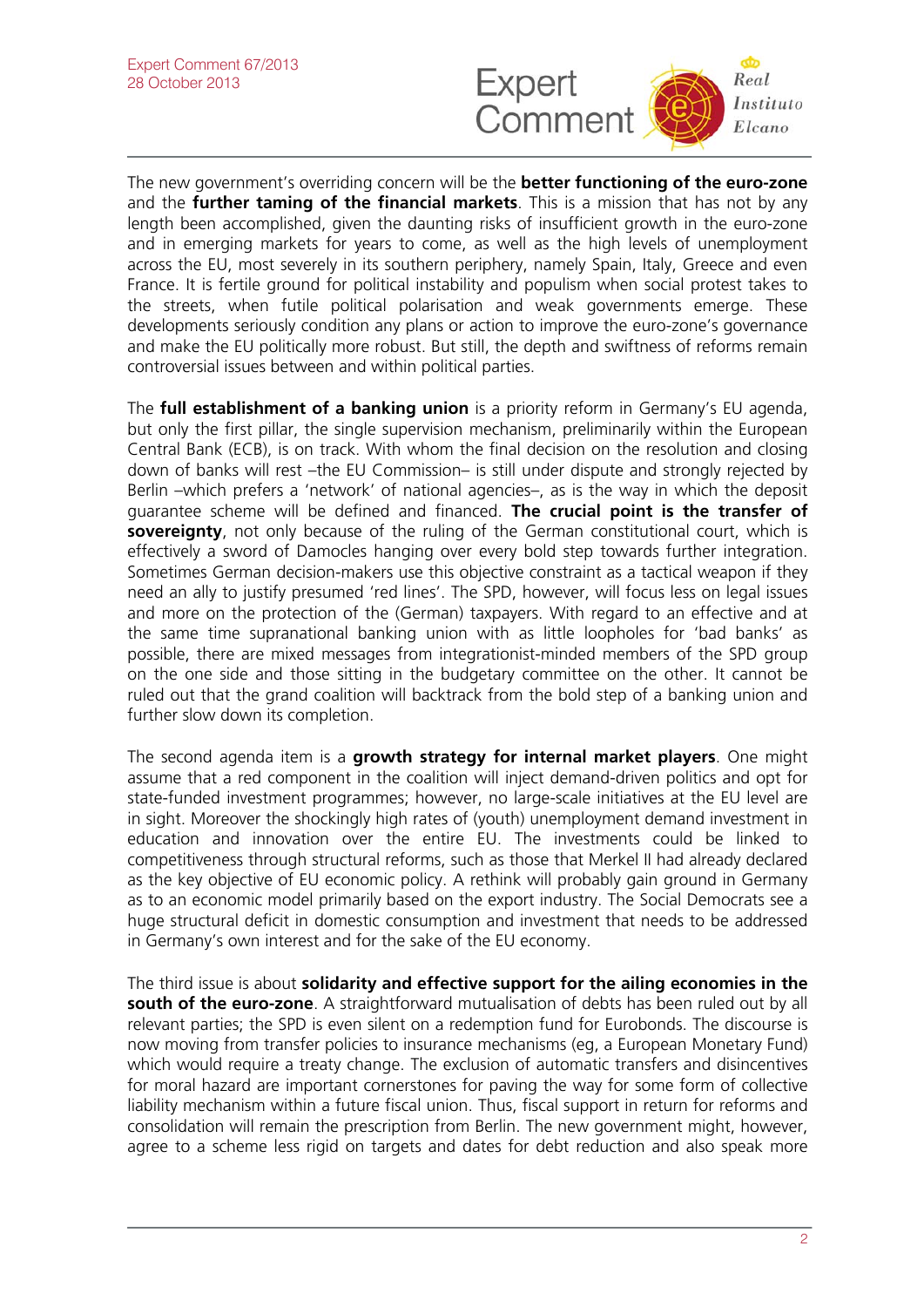

softly to the countries concerned. A new atmosphere of sound and mutual trust would certainly be helpful.

When the Economic and Monetary Union (EMU) was established in the Maastricht treaty, a strong consensus existed in Germany that a political union would be indispensible to make it work, and the sooner the better. Both political ambition and the belief that this is still a tangible goal for an EU of 28 members are withering away. However vague, the defining elements of political union were: more supranational decision-making, meaning (qualitative) majority voting as a rule with the Council and the European Parliament (EP) as key legislative actors; a strong Commission as the engine of integration and guardian of 'an ever-closer union'; and further sector-related real transfers of competences. Within the spectrum from centre-right to centre-left, this traditional *leitbild* no longer seems politically correct. The CDU/CSU has gone furthest in testing the potential of stronger intergovernmental rules and structures, initially more by default than by design (see the fiscal compact). The growing decoupling of the euro-zone from the rest of the Union has given momentum to this new route to 'integration'. The Franco-German proposals of May 2013 show the appetite of the Chancellery and, not surprisingly, of the Elysée, for more intergovernmental as well as exclusive structures and procedures for the euro-zone. Another push towards loosening the community method and dismembering of the Union has come from the UK, which claims the repatriation of competences to national level within a newly-agreed deal.

If Germany wants to continue on the path of more intergovernmentalism it has to seek partners that cooperate effectively inside EU institutions, namely in the European Council or outside. It will be important to systematically develop its bilateral relations with EU members: not only with its obvious partners in Paris and Warsaw, or with London as a quiet ally in the economic field, although on the sidelines, but also with cooperative countries in the southern crisis-belt, such as Spain and Portugal, and with difficult friends, like the Netherlands and Italy.

Given all these tendencies it could be the task of the junior partner –and the next Foreign Minister– in Merkel III to re-open the general debate on the appropriate balance between intergovernmental and supranational elements and institutions in governing the EU, not only the euro-zone. The initial success of intergovernmental solutions to support the tumbling supranational construction might not hold in the future. **More important than the question of treaty changes is that Merkel III clarifies its position vis-à-vis the Commission**. In Berlin the Commission has lost a lot of its reputation and authority. Merkel II was at best ambivalent to a powerful (and not necessarily politicised) Commission. However, it is difficult to imagine how, for example, the German proposal for contractual relationships between member states and the EU can work without a Commission that can effectively monitor, inspect and sanction its implementation on the ground. Moreover, comments from German political parties as to the germ-cell of an economic government (the EU Commission, euro-zone ministers, the Euro summit or even the European Council) reveal a messy discourse; the same can be said on the question of the election and role of the Commission president. Merkel III has to sort this out in a non-ideological but determined manner. A German candidate for the position of Commission president with a strong European reputation could be conducive to finding a solution. Merkel III should centre on how to strengthen the bonds and principles that keep the 28 together and make the Union more legitimate and effective.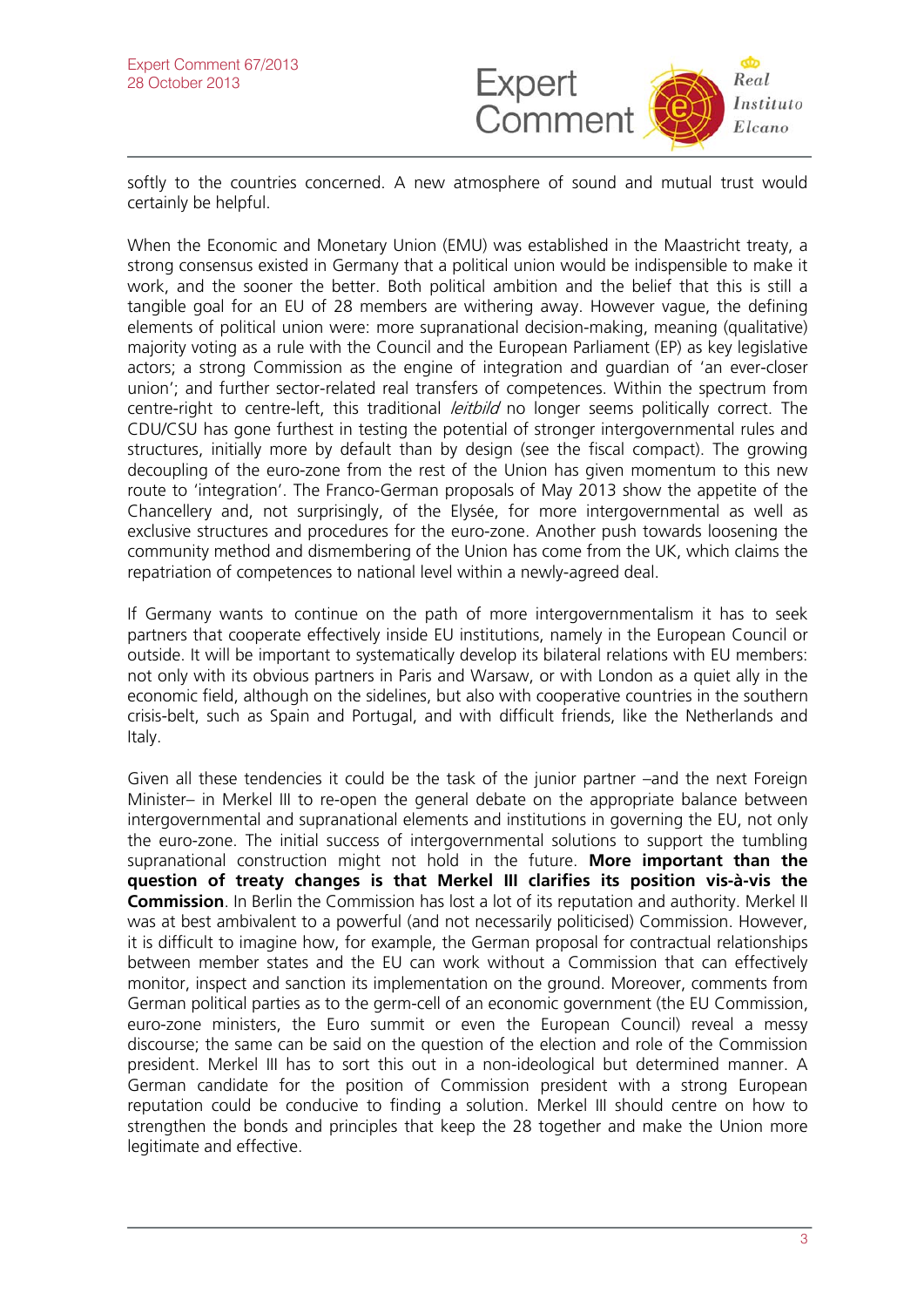

## International responsibility and the need for clarity in security and defence policy

With regard to international politics, the new government will have to follow a demanding agenda. With the Transatlantic Trade and Investment Partnership (TTIP**)** negotiations and the further advancement of the Merkel II strategy paper on 'Shaping Globalisation-Expanding Partnerships-Sharing Responsibility', the new coalition will find two contested issues at the top of its programme. In the **TTIP negotiations** the SPD will pressure Merkel to review the **NSA's espionage activities** and it will struggle to find a uniform position on the free trade of agricultural products and intellectual property rights. The further development of **Germany's strategic partnerships with China and the Russian Federation** could prove difficult too. The SPD also broadly shares the CDU's preference for 'German bilateralism', that is heavily criticised in the EU. It would therefore be wise for both partners of the grand coalition to rethink the current approach and to bring Germany's strategic partnerships back in line with the EU's. Other challenging questions are the role of the Common Foreign and Security Policy (CFSP) in Germany's own policy, its level of ambition therein and how to enable the EU to reach this level. While a Merkel III Germany may continue to play a rather low-key role in foreign policy, it is nevertheless likely that the international community will see some changes in Germany's security policy, notably with regard to a greater international responsibility. The decision of the Merkel II government to abstain from voting in favour of UNSC resolution 1973, to let its key allies on both sides of the Atlantic intervene in Libya and Mali while at the same time exporting armaments to countries with dubious human-rights standards have raised doubts about Germany's notion of international responsibility. Berlin was accused of being a free-rider in security and defence polities and criticised for its 'geoeconomic' definition of international security.

**Germany's wavering course is likely to end**. It is largely forgotten that Germany's stance was most drastically altered by the so called 'Red-Green coalition' under Chancellor Schröder and Foreign Minister Fischer. Between 1998 and 2005 Germany engaged militarily in Kosovo, Afghanistan and Congo, the country played a decisive role in the creation and configuration of the Common Security and Defence Policy (CSDP) and placed humanitarianism high on its foreign policy agenda. The first grand coalition under Merkel's leadership carried on with this agenda. Merkel could without a doubt be considered the most outspoken European leader in her advocacy for the respect of human rights and freedoms. However, during her second term in office, she moved Germany more in the direction of what some called a '**geoeconomic power'**. With the government participation of the Social Democrats, we might witness changes in Germany's stance on the out-of-area deployment of the *Bundeswehr* as well as on its commitment to CSDP.

A **return to an international security agenda driven by humanitarianism** will be accompanied by at least two constituent parts. First, the SPD has openly criticised Angela Merkel for her stance on **weapon exports**, blaming her of confusing them with any kind of pro-active foreign policy. As a consequence, the party wants to return to the formulation of restrictive export guidelines, banning sales to countries that violate human rights and freedom of expression. Furthermore, it envisages an active involvement of the German Parliament in armament exports. Secondly, the SPD shares the conviction that the notion of **R2P (Responsibility to Protect)** needs to be clarified. The party leaders acknowledge that there are situations where the use of military force is the only remaining instrument to stem violence and secure peace.